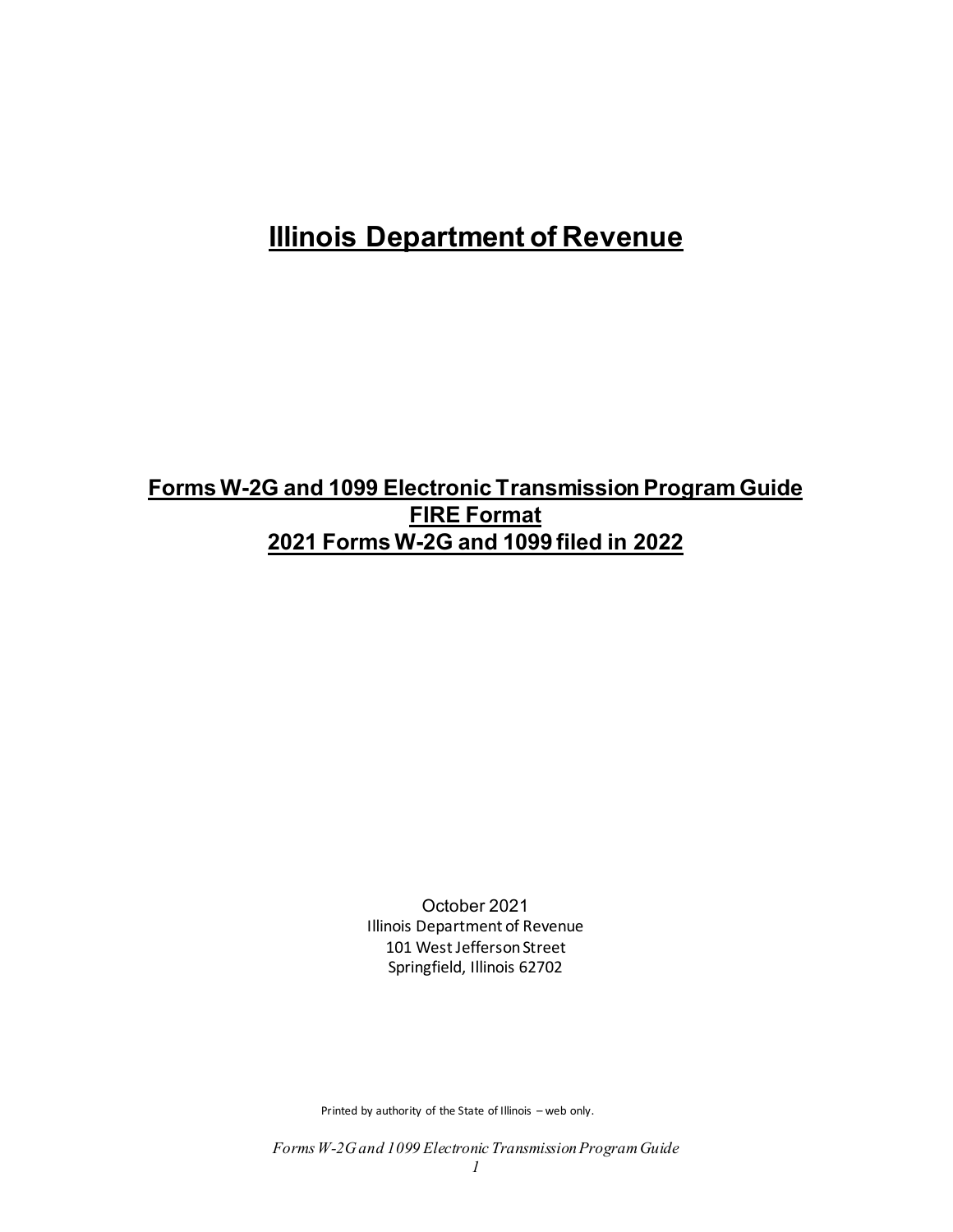## **Table of Contents**

| <b>Requirements</b>                                                     | 3      |
|-------------------------------------------------------------------------|--------|
| <b>Due Date</b>                                                         | 3      |
| <b>Specifications</b><br><b>Additional Illinois File Specifications</b> | 3<br>3 |
| <b>Data Type/ Required Character Set</b>                                | 5      |
| <b>Logon ID (ETIN) and Passwords for Transmissions</b>                  | 5      |
| <b>Method for Transmission</b>                                          | 6      |
| <b>Transmit Test File</b>                                               | 6      |
| <b>Transmit Production File - Start Date</b>                            | 6      |
| <b>Retrieve Transmission Results (Proof of Filing)</b>                  | 6      |
| <b>Error Codes and Descriptions</b>                                     | 7      |
| <b>HttpsPost Utility Program</b>                                        | 7      |
| <b>HttpsPost Utility Acknowledgement File Format</b>                    | 10     |
| <b>Magnetic Media or Paper</b>                                          | 12     |
| <b>Contact Information</b>                                              | 12     |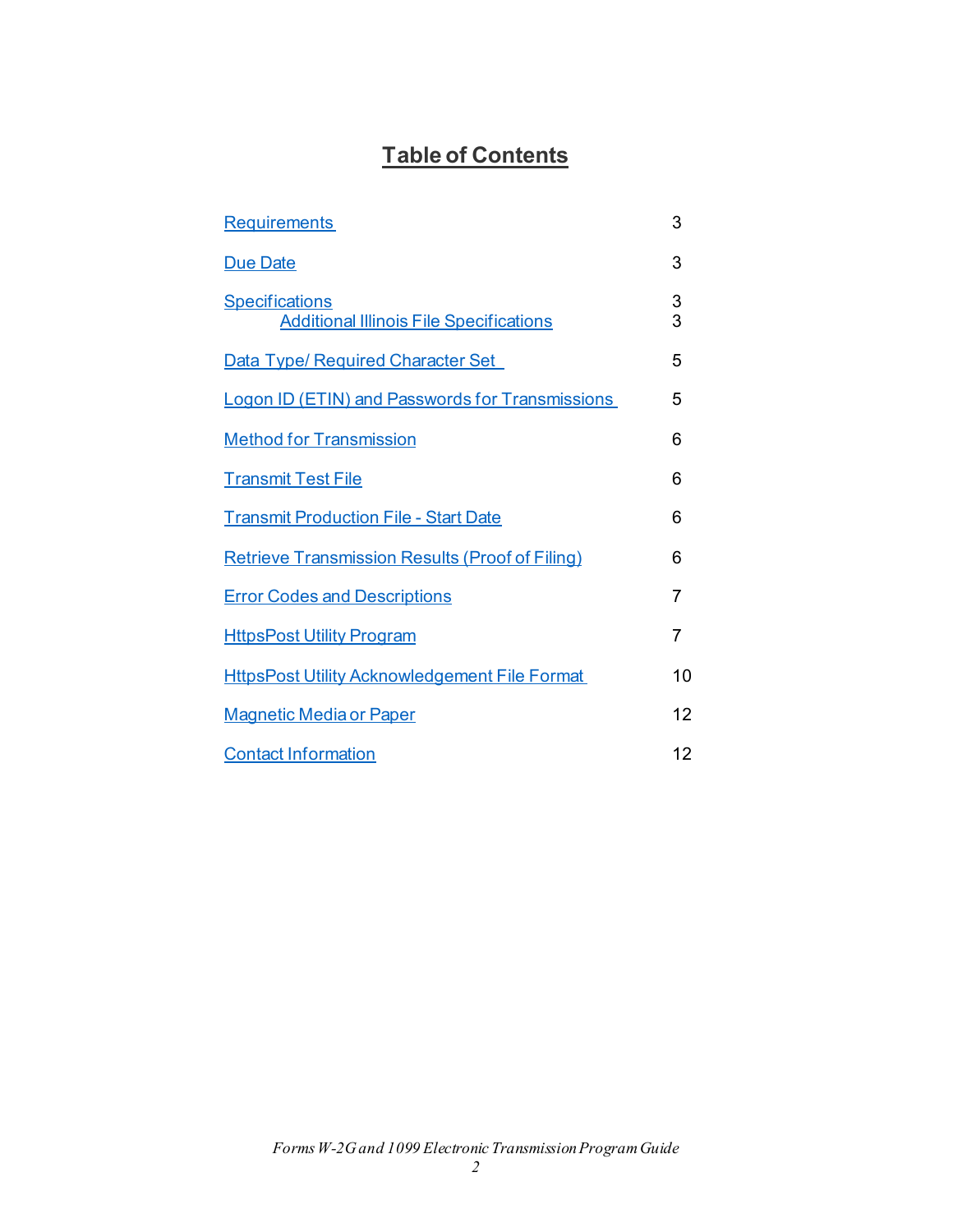**Please note:** The "Forms W-2G and 1099 Electronic Transmission Program Guide" only contains information for transmitting ILFIRE formatted files using the Electronic Transmission Program. For information on filing comma separated value (CSV) files using MyTax Illinois, please see: <https://www2.illinois.gov/rev/programs/electronicservices/Pages/1099w2.aspx>.

## <span id="page-2-0"></span>**Requirements**

Forms W-2G, Certain Gambling Winnings, are mandated to be electronically filed.

Starting with the 2019 tax year, forms 1099-K *must* be submitted electronically to the Illinois Department of Revenue if you are required by the Internal Revenue Service to electronically submit forms 1099-K. Starting with the 2020 tax year and after, forms 1099-K must be submitted electronically to Illinois when four or more separate transactions exceed \$1,000, or if you are required by the IRS to electronically file forms 1099- K. These requirements are specific for forms 1099-K issued to payees with Illinois addresses.

All other forms 1099 are not included in the electronic filing mandate or are not required to be submitted to Illinois unless we request them.

## <span id="page-2-1"></span>**Due Date**

The due date for submitting 2021 forms W-2G and 1099-K electronically is March 31, 2022.

#### <span id="page-2-2"></span>**Specifications**

The file you transmit must meet the electronic filing specifications outline i[n Internal Revenue Service \(IRS\)](https://www.irs.gov/pub/irs-pdf/p1220.pdf)  [Publication 1220](https://www.irs.gov/pub/irs-pdf/p1220.pdf) and include additional Illinois record specifications which are detailed in this guide.

#### **Additional Illinois File Specifications**

<span id="page-2-3"></span>• The header record is **REQUIRED**. Your file will not be processed if the header record does not exist at the beginning of the file. You will not receive an acknowledgement if the header record is missing or incorrect.

|                 | <b>ILFIRE Forms W-2G and 1099</b> |        |                                     |  |  |  |
|-----------------|-----------------------------------|--------|-------------------------------------|--|--|--|
|                 | <b>Header Record Layout</b>       |        |                                     |  |  |  |
| <b>Position</b> | <b>Field Name</b>                 | Length | <b>Specifications</b>               |  |  |  |
| $1 - 12$        | <b>Record identifier</b>          | 12     | Constant "*** HEADER***"            |  |  |  |
| $13 - 21$       | <b>Tax Form</b>                   | 9      | Constant "ILFIRE***"                |  |  |  |
| $22 - 30$       | Reserved/Filler                   | 9      | <b>Space Fill</b>                   |  |  |  |
| 31-100          | Submitter/Transmitter Information | 70     | Transmitter Use. Optional.          |  |  |  |
|                 |                                   |        | Space fill if no value is provided. |  |  |  |
|                 |                                   |        | Any value sent in this field is     |  |  |  |
|                 |                                   |        | returned by IDOR.                   |  |  |  |
|                 | 101-512 Reserved/Filler           | 412    | <b>Space Fill</b>                   |  |  |  |

• The Federal/State code is required on Record "B."

| <b>ILFIRE Federal State Code Position by Form Type*</b>                                                                       |                    |                           |  |  |
|-------------------------------------------------------------------------------------------------------------------------------|--------------------|---------------------------|--|--|
|                                                                                                                               | (Payee "B" Record) |                           |  |  |
| <b>Special Data Entries Positions</b><br><b>Used for Fed/State Code</b><br>$(747 - 748)$<br>$(663 - 664)$<br><b>Form Type</b> |                    | <b>Federal/State Code</b> |  |  |
| 1097-BTC                                                                                                                      |                    |                           |  |  |
| 1098                                                                                                                          |                    |                           |  |  |

*Forms W-2G and 1099 Electronic Transmission Program Guide*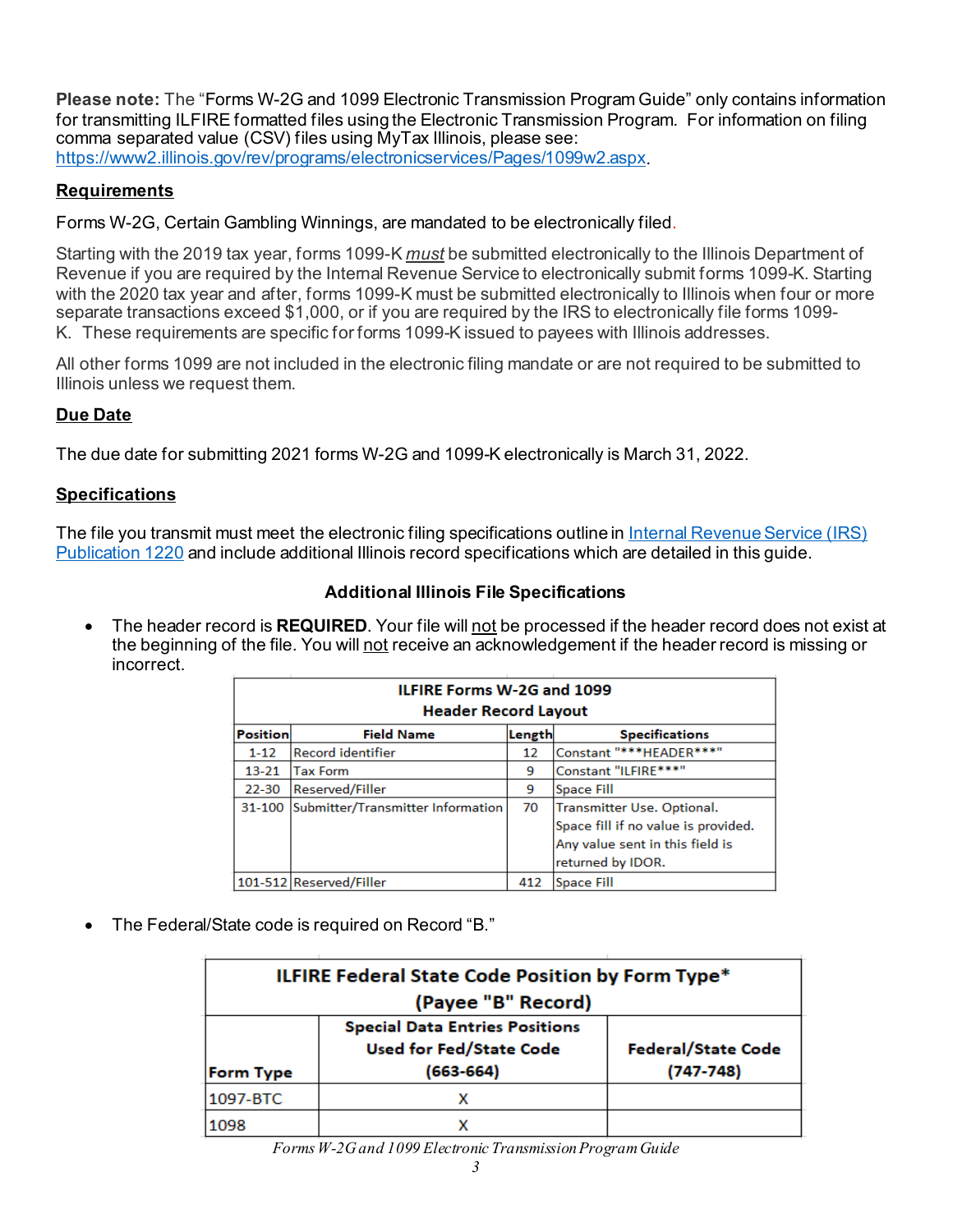| 1098-C     | X   |     |
|------------|-----|-----|
| 1098-E     | X   |     |
| 1098-F     | X   |     |
| 1098-Q**   | N/A | N/A |
| 1098-T     | X   |     |
| 1099-A     | X   |     |
| 1099-B     |     | χ   |
| 1099-C     | Χ   |     |
| 1099-CAP   | Χ   |     |
| 1099-DIV   |     | x   |
| 1099-G     |     | x   |
| 1099-H *** | X   |     |
| 1099-INT   |     | X   |
| 1099-K     |     | Χ   |
| 1099-LS    | χ   |     |
| 1099-LTC** | N/A | N/A |
| 1099-MISC  |     | x   |
| 1099-NEC   |     | x   |
| 1099-OID   |     | x   |
| 1099-PATR  |     | x   |
| 1099-Q     | x   |     |
| 1099-R     |     | χ   |
| 1099-S     | Χ   |     |
| 1099-SA    | x   |     |
| 1099-SB    | X   |     |
| 3921       | Χ   |     |
| 3922       | X   |     |
| 5498       |     | Χ   |
| 5498-ESA   | X   |     |
| 5498-SA    | X   |     |
| $W-2G$     | Χ   |     |

\*If the form type has a Fed/State Code Field (747 - 748), then a Fed/State code is not required in the Special Data Entry Field (663 - 664).

\*\*Forms 1098-Q, 1099-LTC do NOT require any Fed/State code.

\*\*\*Form 1099-H obsolete beginning tax year 2020.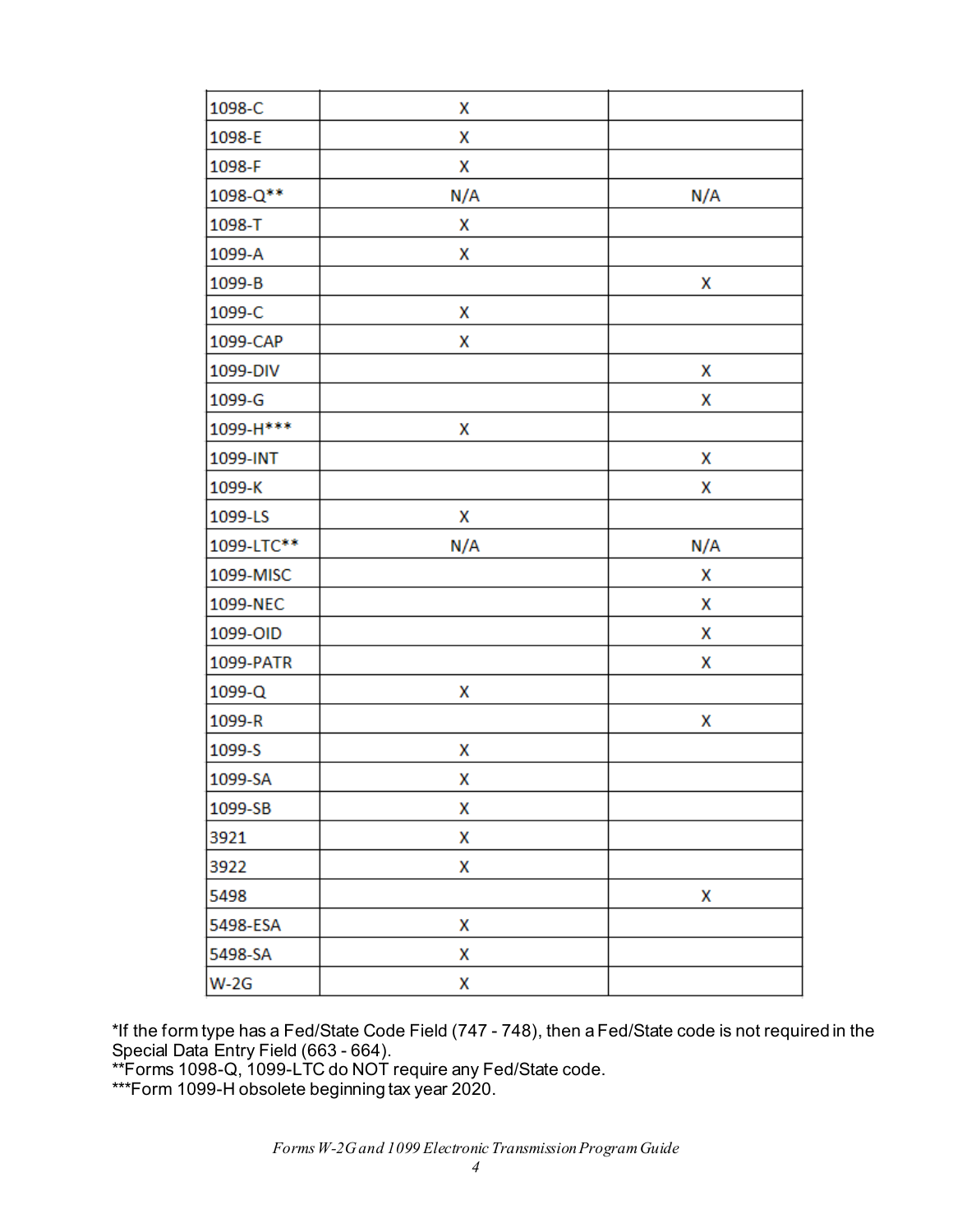• The Federal/State code being used must come from the table 14.1 U.S. States (page 98) of the 14.0 Appendix F -Postal Abbreviations and Numeric Codes of the Social Security Administration Publication No. 42 - 007(EFW2 Tax Year 2021 V.1).

| <b>STATE</b>         | <b>ILLINOIS NUMERIC CODE</b> | <b>STATE</b>         | <b>ILLINOIS NUMERIC CODE</b> |
|----------------------|------------------------------|----------------------|------------------------------|
| Alabama              | 01                           | Montana              | 30                           |
| Alaska               | 02                           | Nebraska             | 31                           |
| Arizona              | 04                           | Nevada               | 32                           |
| Arkansas             | 05                           | <b>New Hampshire</b> | 33                           |
| California           | 06                           | <b>New Jersey</b>    | 34                           |
| Colorado             | 08                           | <b>New Mexico</b>    | 35                           |
| Connecticut          | 09                           | <b>New York</b>      | 36                           |
| Delaware             | 10                           | North Carolina       | 37                           |
| District of Columbia | 11                           | North Dakota         | 38                           |
| Florida              | 12                           | Ohio                 | 39                           |
| Georgia              | 13                           | Oklahoma             | 40                           |
| Hawaii               | 15                           | Oregon               | 41                           |
| Idaho                | 16                           | Pennsylvania         | 42                           |
| Illinois             | 17                           | Rhode Island         | 44                           |
| Indiana              | 18                           | South Carolina       | 45                           |
| lowa                 | 19                           | South Dakota         | 46                           |
| Kansas               | 20                           | Tennessee            | 47                           |
| Kentucky             | 21                           | Texas                | 48                           |
| Louisiana            | 22                           | Utah                 | 49                           |
| Maine                | 23                           | Vermont              | 50                           |
| Maryland             | 24                           | Virginia             | 51                           |
| <b>Massachusetts</b> | 25                           | Washington           | 53                           |
| Michigan             | 26                           | <b>West Virginia</b> | 54                           |
| Minnesota            | 27                           | Wisconsin            | 55                           |
| Mississippi          | 28                           | Wyoming              | 56                           |
| Missouri             | 29                           |                      |                              |

#### **ILFIRE Fed/State Code**

**Avoid a common mistake**: Make sure that a line feed and carriage return are included after each record. (Records for Forms W-2G and 1099 are a fixed length of 750 positions.)

### <span id="page-4-0"></span>**Data Type/ Required Character Set**

The acceptable character set is the American Standard Code for Information Interchange (ASCII) only.

### <span id="page-4-1"></span>**Logon ID (ETIN) and Passwords for Transmissions**

Registration is required to register a Logon ID (ETIN) and receive test and production passwords. If you have registered in the past and have an ETIN/Logon ID and password combination, those credentials are valid year to year. If you already have an existing ETIN/Logon ID and passwords for other Illinois programs, you may use those for the W-2G and 1099 program as well. An IRS-assigned ETIN may be used for Logon ID. If no IRS ETIN is available, an Illinois-only Logon ID will be assigned upon completion of the online registration. You will be assigned test and production passwords. The Logon ID and password combination will allow you to access the Illinois Gateway to send transmissions and retrieve acknowledgments.

**You must be registered to file at least one business day before sending a file.**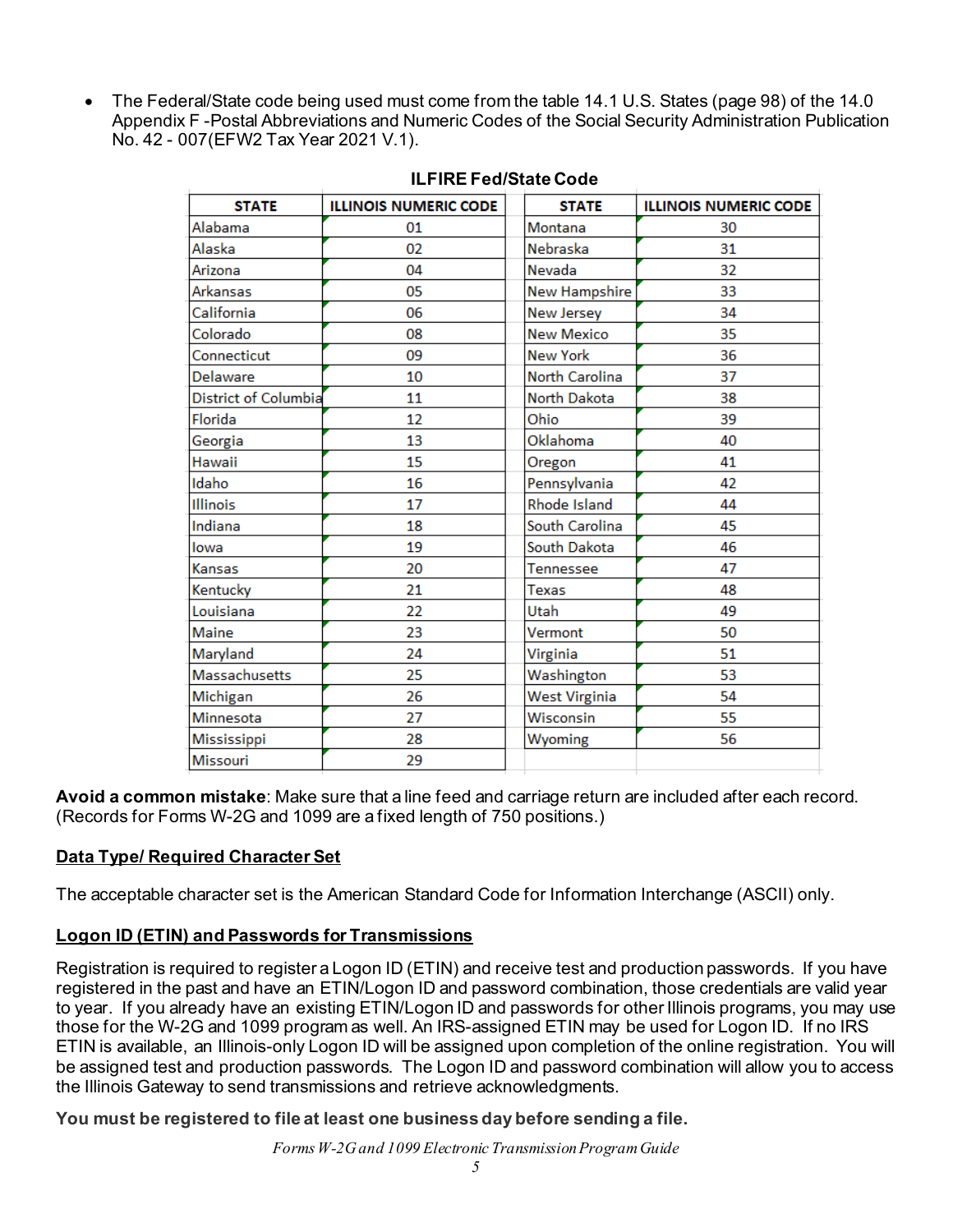**Note:** If you are using a third-party service or program you may not need to register to transmit. Check with your payroll service or software program to see if it includes W-2 file transmission.

<span id="page-5-0"></span>**[Click here to register as a W-2/1099 Transmitter](https://www.revenue.state.il.us/app/wtri/)**.

## **Method for Transmission**

**Transmission option: Gateway Method** – Write your own custom code for automated processing or run our [HttpsPost Utility Program](https://www.revenue.state.il.us/ecs/HttpsPost.exe) to transmit your file. See **[instructions and system requirements](https://www2.illinois.gov/rev/taxprofessionals/updatedsslcertificate/Pages/default.aspx)** (**HttpsPost Utility and User Guide**). The HttpsPost Utility Program transfers files to and from the Illinois Department of Revenue's (IDOR) Gateway server via the Internet using Secure Socket Layer (SSL) technology. The utility runs as a stand-alone application under Microsoft Windows 95, 98, NT, 2000, XP, 7 and 10. The HttpsPost Utility Program supports both a graphical user interface (GUI) mode of operation as well as a command line mode suitable for batch processing. Please see section ["HttpsPost Utility Program" f](https://www2.illinois.gov/rev/programs/electronicservices/Documents/HttpsPost_W-2_W-2C.pdf)or more information on using the HttpsPost Utility Program to submit forms W-2G and 1099. Bulk filers and third-party payroll programs and services may prefer to transmit W-2G and 1099 files by interfacing directly with Illinois Department of Revenue's (IDOR) Gateway.

## <span id="page-5-1"></span>**Transmit Test File**

We will begin accepting **test** transmissions of current year W-2G and 1099 data on November 1. When online registration was completed, a transmitter ID, test password, and production password were provided to you. The transmitter ID and passwords are **not** available for use until the next business day after registration. Use the test password to transmit your test file to IDOR. Any information transmitted using the test password will be treated as test data and is **not** considered "live" data. To obtain your test results, you must reenter the system at least 30 minutes after your transmission to retrieve the acknowledgement (see "Retrieve Transmission Results" below).

#### *We strongly encourage each transmitter to upload test files and check their acknowledgements until the test file is accepted. This will ensure proper formatting of the file and will reduce errors when transmitting production files.*

Once you receive an accepted test acknowledgement, you may upload live production files using the production password after the first business day of the calendar year. Please be sure to use the correct password (test or production) for the file type you are transmitting.

### <span id="page-5-2"></span>**Transmit Production File - Start Date**

IDOR will begin accepting electronic transmissions of 2021 W-2G and 1099 data on January 3, 2022. (the first business day of the calendar year).

### <span id="page-5-3"></span>**Retrieve Transmission Results (Proof of Filing)**

*You will not know the results of your file transmission unless you retrieve the results. The acknowledgement of an accepted file submitted using the production password is proof of filing.*

A transmitted file will either meet the content specifications and be accepted or will have an error and be rejected. To determine the result of your transmission and receive your proof of filing, **you** must retrieve the acknowledgement results. This retrieval is critical to determine whether your file was accepted by IDOR. We will **not** notify you by email, letter, or by phone that the file was rejected or accepted.

**Acknowledgement retrieval method:** [HttpsPost Utility Program](https://www.revenue.state.il.us/ecs/HttpsPost.exe)**:** Please see section ["HttpsPost Utility](https://www2.illinois.gov/rev/programs/electronicservices/Documents/HttpsPost_W-2_W-2C.pdf)  [Program" f](https://www2.illinois.gov/rev/programs/electronicservices/Documents/HttpsPost_W-2_W-2C.pdf)or more information on using the HttpsPost Utility Program to retrieve your acknowledgement file. If no acknowledgement file is present within 24 hours after transmission time, please contact us for assistance.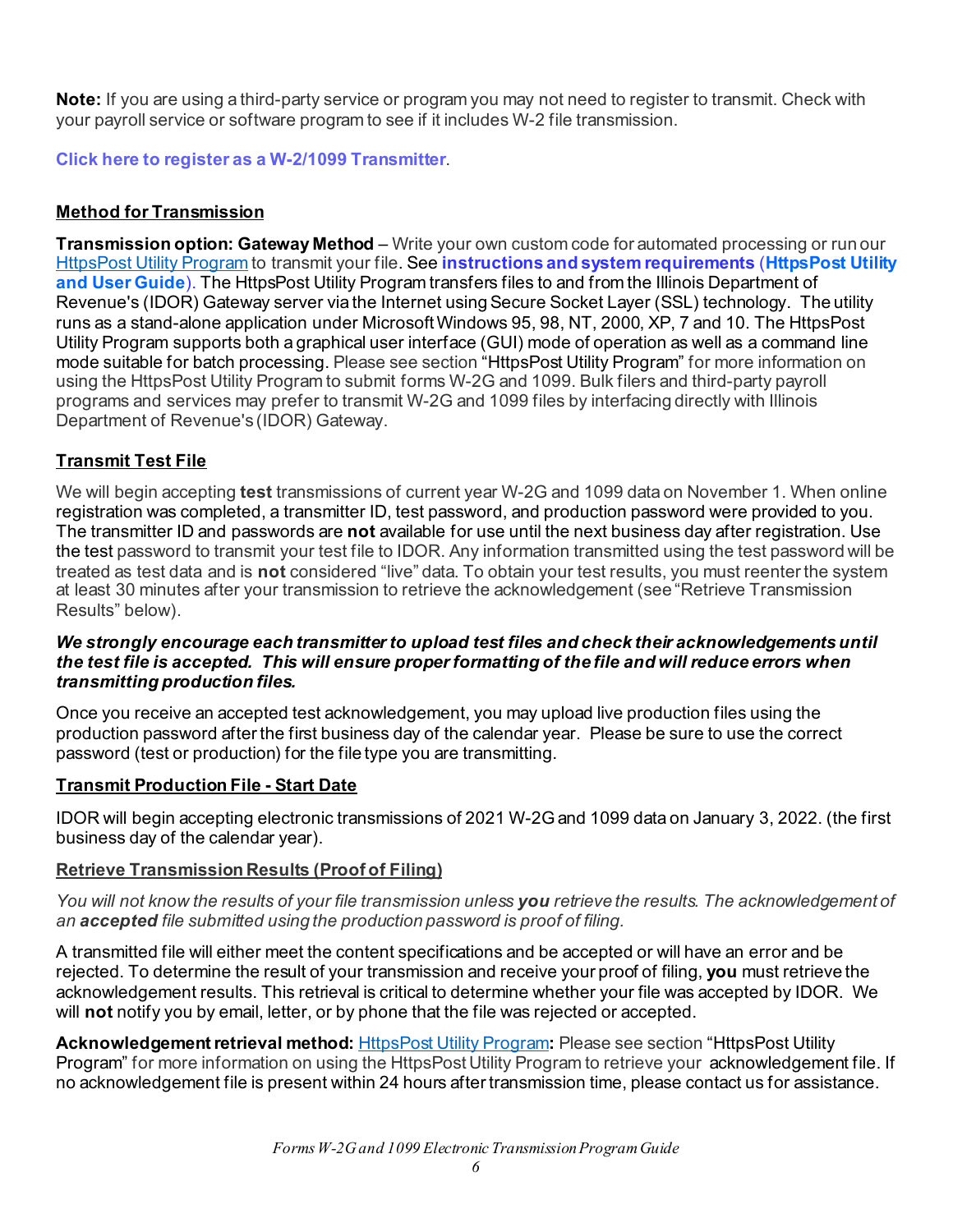*Important note about proof of filing:* **You must retrieve your transmission acknowledgment within 60 days. The Illinois Department of Revenue will not send the acknowledgment to you. The entire file is rejected for any error. If the file is a multiple employer file, all employers are rejected. If the file is rejected, the errors must be corrected, and the entire file must be resent. You must have an accepted acknowledgement file using the production password to fulfill your filing obligation.**

<span id="page-6-1"></span>ī.

÷.

| <b>ILFIRE</b>     |                                        |  |  |  |
|-------------------|----------------------------------------|--|--|--|
|                   | <b>Error Codes</b>                     |  |  |  |
| <b>Error Code</b> | <b>Error Code Description</b>          |  |  |  |
| 001               | Record is out of sequence.             |  |  |  |
| 002               | Invalid year.                          |  |  |  |
| 003               | Unacceptable code.                     |  |  |  |
| 004               | Invalid TIN.                           |  |  |  |
| 005               | Required field is missing.             |  |  |  |
| 006               | Field requires all numeric characters. |  |  |  |
| 007               | Record number is out of sequence.      |  |  |  |
| 008               | Calculation error.                     |  |  |  |
| 009               | Field must be blank.                   |  |  |  |
| 010               | Invalid zip code.                      |  |  |  |
| 011               | Invalid phone number.                  |  |  |  |
| 012               | Invalid email address.                 |  |  |  |
| 013               | No trailer record in the file.         |  |  |  |
| 014               | No payer records in the file.          |  |  |  |
| 015               | Amount cannot be negative.             |  |  |  |
| 016               | Invalid state.                         |  |  |  |
| 017               | Invalid date.                          |  |  |  |
| 018               | Invalid number.                        |  |  |  |
| 019               | Field requires all alpha characters.   |  |  |  |
| 020               | Invalid data.                          |  |  |  |
| 021               | <b>Invalid FEIN.</b>                   |  |  |  |
| 022               | Invalid ssn.                           |  |  |  |
| 023               | Invalid transmitter control code.      |  |  |  |
| 024               | No Payee records for state code.       |  |  |  |
| 025               | Tax year is not consistent.            |  |  |  |
| 026               | Invalid amount.                        |  |  |  |

## <span id="page-6-0"></span>**Error Codes and Descriptions**

#### **HttpsPost Utility Program**

- **1. Create a new folder on your computer desktop.**
	- a. Right-click on an empty space on the computer desktop.
	- b. Select "New."
	- c. Select "Folder."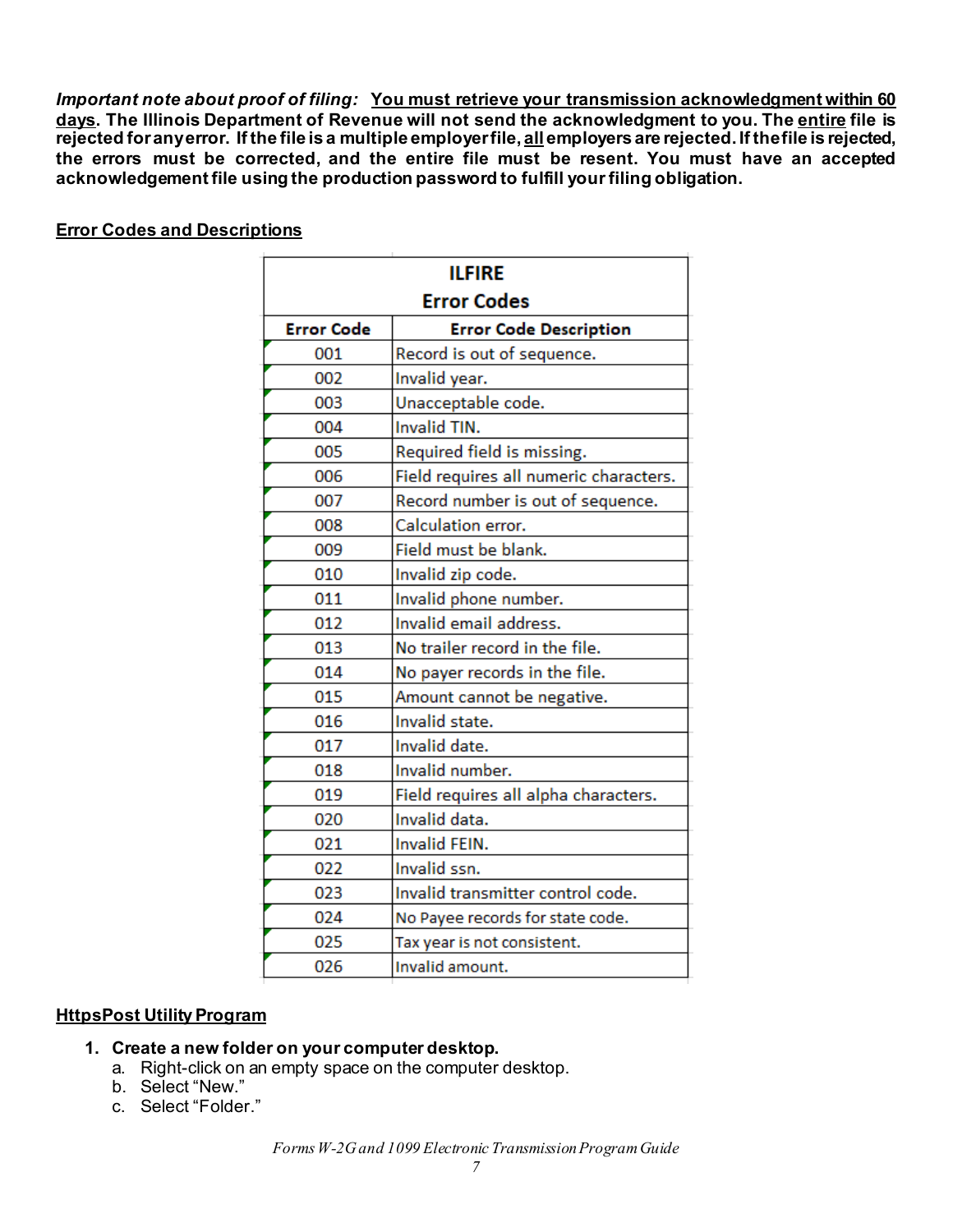d. Rename the folder which appeared on your desktop by right clicking the words "New Folder" and going down to the word "Rename." You may use any name you prefer.

#### **2. Save the utility to the folder you just created.**

- a. Go to: <https://www.revenue.state.il.us/ecs/HttpsPost.exe>.
- b. Select "Save As" and choose the folder you just created as the destination and save it to the folder.
- c. Open the folder and confirm that you saved the program to the file.

#### **3. Uploading the file.**

- a. Inside the file, double click on "HttsPost.exe."
- b. In the window which will appear, select the "Upload" tab.

| 硐<br>HttpsPost v2.0.7.0 |                                            | $\Sigma$<br>回<br>$\Box$ |
|-------------------------|--------------------------------------------|-------------------------|
| URL:                    | https://biz.revenue.state.il.us/il/gateway | Default                 |
| Login ID:               | 00000                                      |                         |
| Password:               |                                            |                         |
| <b>Behavior Mode:</b>   | Normal<br>$\checkmark$                     |                         |
|                         | Ignore certificate warnings                |                         |
| Response Filename:      | C: \HttpsPost\Response.ack                 | Browse                  |
| Log Filename:           | C: \HttpsPost\HttpsPost.log                | Browse                  |
| Upload<br>Download      |                                            |                         |

c. Type your ETIN into the Login ID box and your password into the next box. Please note: Files sent using the **test** password are not "live" and will not be shown in tax records.

| ۵<br>HttpsPost v2.0.7.0 |                                            | ▣<br>$\equiv$ | $\Sigma$ |
|-------------------------|--------------------------------------------|---------------|----------|
| URL:                    | https://biz.revenue.state.il.us/il/gateway | Default       |          |
| Login ID:               | 00000                                      |               |          |
| Password:               |                                            |               |          |

d. Edit your Response Filename. We used "20201099TestFileforABCCompanyResponse.ack" in the example below.



e. Edit your Log Filename. We used "20201099TestFileforABCCompanyHttpsPost.log" in the example below.

| Response Filename: | C: \HttpsPost\20201099TestFileforABCCompanyResponse.ack  | Browse |  |
|--------------------|----------------------------------------------------------|--------|--|
| Log Filename:      | C: \HttpsPost\20201099TestFileforABCCompanyHttpsPost.log | Browse |  |

f. Browse for your file by selecting the browse button next to "Filename." Find your file and click the "Open" button. After selection, the file name should appear in the "Filename" box.

| DocTD:    |                                      |        |  |
|-----------|--------------------------------------|--------|--|
| Filename: | P:\20201099TestFileforABCCompany.txt | Browse |  |
|           |                                      |        |  |

*Forms W-2G and 1099 Electronic Transmission Program Guide*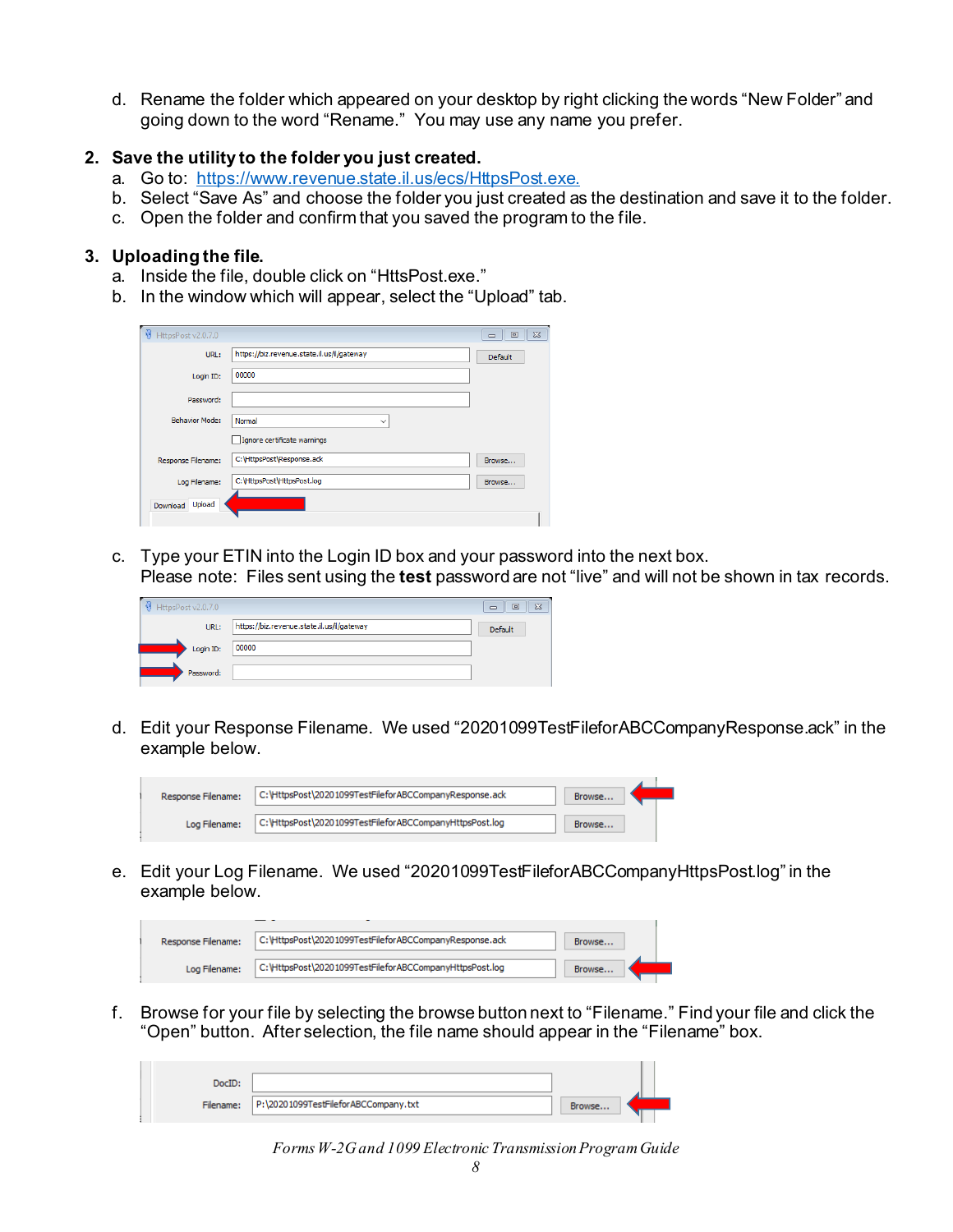- g. Select "Transmit."
- h. You will receive an immediate response. Near the top of the response you should find the words "Acknowledgement One." An Acknowledgement One shows that IDOR has received a transmission from you. The file is not yet processed.



#### **4. Retrieving and saving your acknowledgement.**

- a. Wait about 30 minutes before attempting to retrieve your Acknowledgement, Part Two.
- b. Again, go to HttsPost.exe. You may have left it open after transmission which is fine, or you may need to open the program again as you did above.
- c. This time, select the "Download" tab.
- d. Be sure your Login ID and password are present.
- e. Select the button for "Download the next available acknowledgement file."

| Download |                                                    |
|----------|----------------------------------------------------|
| DocID    |                                                    |
|          | ◉ Download the next available acknowledgement file |
|          | ◯ Download the previous acknowledgement file again |
|          |                                                    |

- f. Select "Transmit."
- g. You will receive a message such as the one seen below. Look for the words "Operation Completed."



- <span id="page-8-0"></span>h. Open the folder you created on your desktop. You should see two new items in the folder.
	- 1. HttpsPost.log shows the Acknowledgement Two transmission information.
	- 2. The Response.ack is your acknowledgement.

20201099TestFileforABCCompanyHttpsPost.log

20201099TestFileforABCCompanyResponse.ack <=

*Forms W-2G and 1099 Electronic Transmission Program Guide*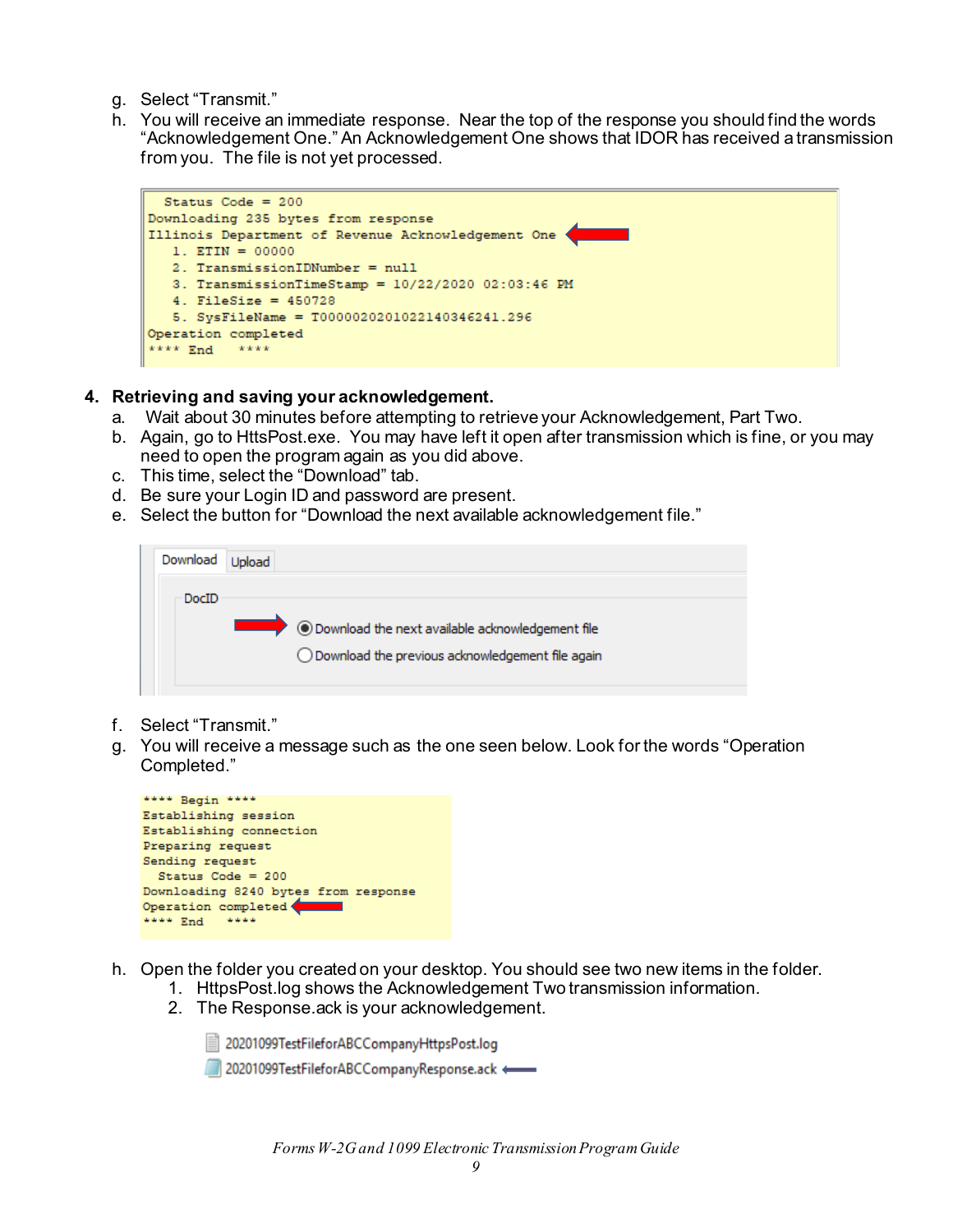#### **HttpsPost Utility Acknowledgement File Format**

the Acknowledgement File will contain every record as originally filed with the header record updated to indicate if the file was accepted, ("A" in record position 22), or rejected, ("R" in record position 22).

> \*\*\*HEADER\*\*\*ILFIRE\*\*\*A \*\*\*HEADER\*\*\*ILFIRE\*\*\*R

> > $\mathbf{r}$

#### **Header Record Layout – ILFIRE Acknowledgement**

| <b>Position</b>    | <b>Field Name</b>                          | Length | <b>Specifications</b>                                  |
|--------------------|--------------------------------------------|--------|--------------------------------------------------------|
| $1 - 12$           | <b>Record Identifier</b>                   | 12     | Constant "***HEADER***"                                |
| $13 - 21$          | <b>Tax Form</b>                            | 9      | Constant "ILFIRE***"                                   |
|                    |                                            |        | "A" = All records in the file passed all of the edits. |
| 22                 | Accepted/Rejected                          |        | "R" = One or more transmitted records failed edits.    |
| $23 - 30$          | Reserved                                   | 8      | Space Fill.                                            |
|                    | 31 - 100 Submitter/Transmitter Informaiton | 70     | Any value sent in this field is returned by IDOR.      |
| 101 - 750 Reserved |                                            | 650    | Space Fill.                                            |
| 751 - 1048         |                                            | 298    | See the Acknowledgement File Detail.                   |

Each W-2G/1099 record will be updated beginning with record position 776 to indicate whether the record passed the edits.

Beginning with record position 776, there will be line numbers added to the file by IDOR. The line numbers will be followed by "A" for Accepted, or "R" for Rejected followed by error field locations, error code number and error descriptions.



All records will be extended to include the following data elements starting in position 751 and ending in position 1048.

| <b>Position</b> | <b>Field Name</b>             | Length | <b>Specifications</b>                                   |
|-----------------|-------------------------------|--------|---------------------------------------------------------|
| 1 - 750         | Data as originally filed.     | 750    | Data as originally filed.                               |
| 751 - 775       | Reserved                      | 25     | Space Fill. Reserved for IDOR use.                      |
|                 |                               |        | Indicates the order of the record in the file.          |
| 776 - 782       | <b>Record Number</b>          | 7      | Numbers have leading zeros.                             |
|                 |                               |        | "P" = Record passes edits.                              |
|                 |                               |        | "F" = Record fails edits.                               |
|                 |                               |        | If any record fails, transmitter must correct failed    |
| 783             | Pass / Fail Indicator         | 1.     | fields and resubmit entire file.                        |
|                 |                               |        | Start position of the first field that failed the edit. |
|                 |                               |        | Right justify and space fill to the left.               |
| 784 - 788       | Start Field Position - 1      | 5      | Spaces when no errors present.                          |
|                 |                               |        | End position of the first field that failed the edit.   |
|                 |                               |        | Right justify and space fill to the left.               |
| 789 - 793       | <b>End Field Position - 1</b> | 5      | Spaces when no errors present.                          |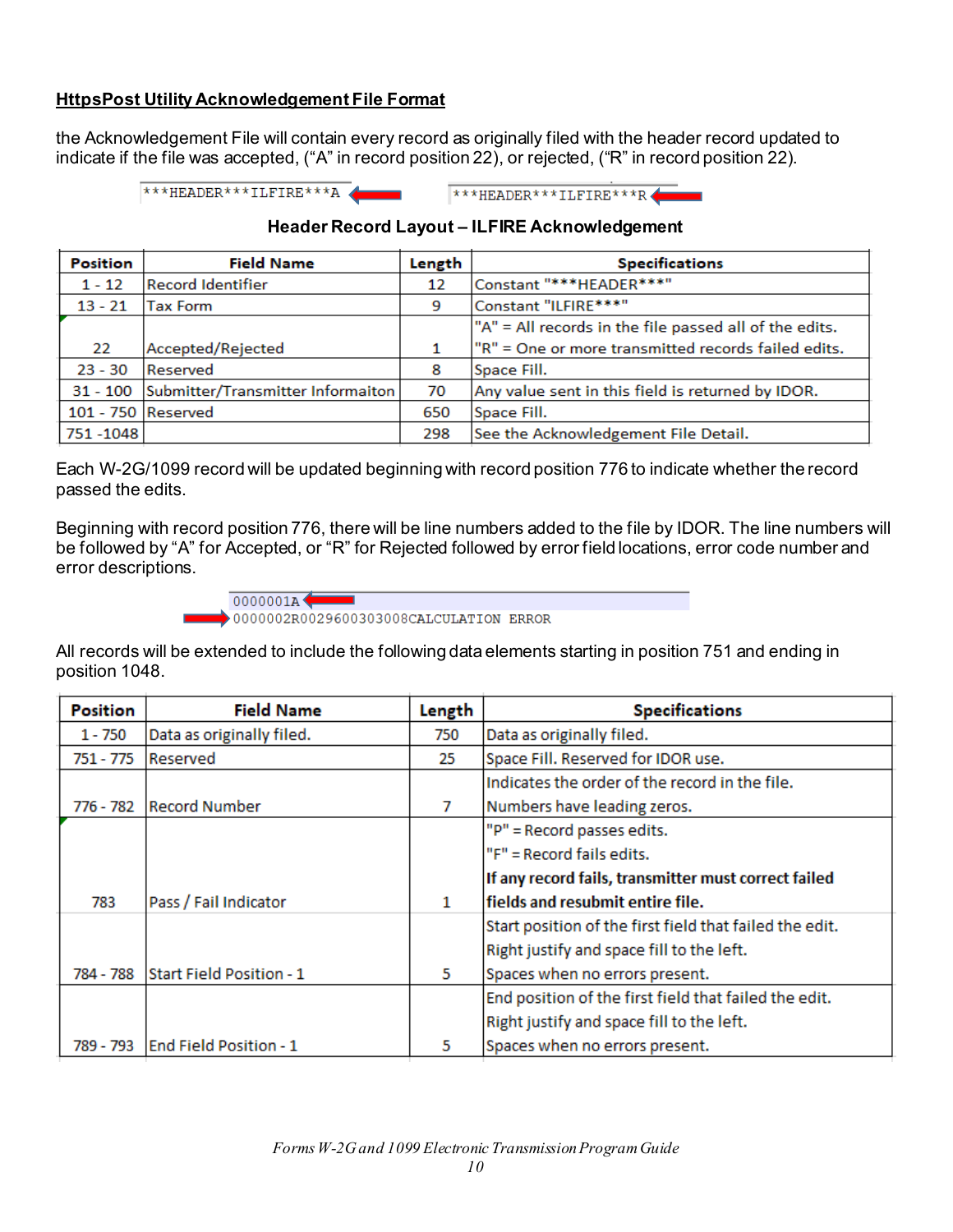|             |                                        |    | Error code of first field that failed the edit.          |
|-------------|----------------------------------------|----|----------------------------------------------------------|
|             |                                        |    | To see error codes, go to error codes page.              |
| 794 - 796   | Error Code - 1                         | 3  | Spaces when no errors present.                           |
|             |                                        |    | Description of error code of first field that failed     |
| 797 - 836   | Error Code Description - 1             | 40 | the edit. Spaces when no errors present.                 |
|             |                                        |    | Start position of the second field that failed the edit. |
|             |                                        |    | Right justify and space fill to the left.                |
| 837 - 841   | Start Field Position - 2               | 5  | Spaces when no errors present.                           |
|             |                                        |    | End position of the second field that failed the edit.   |
|             |                                        |    | Right justify and space fill to the left.                |
| 842 - 846   | <b>End Field Position - 2</b>          | 5  | Spaces when no errors present.                           |
|             |                                        |    | Error code of second field that failed the edit.         |
|             |                                        |    | To see error codes, go to error codes page.              |
| 847 - 849   | Error Code - 2                         | 3  | Spaces when no errors present.                           |
|             |                                        |    | Description of error code of second field that failed    |
| 850 - 889   | Error Code Description - 2             | 40 | the edit. Spaces when no errors present.                 |
|             |                                        |    | Start position of the third field that failed the edit.  |
|             |                                        |    | Right justify and space fill to the left.                |
| 890 - 894   | <b>Start Field Position - 3</b>        | 5  | Spaces when no errors present.                           |
|             |                                        |    | End position of the third field that failed the edit.    |
|             |                                        |    | Right justify and space fill to the left.                |
| 895 - 899   | <b>End Field Position - 3</b>          | 5  | Spaces when no errors present.                           |
|             |                                        |    | Error code of third field that failed the edit.          |
|             |                                        |    | To see error codes, go to error codes page.              |
| $900 - 902$ | Error Code - 3                         | 3  | Spaces when no errors present.                           |
|             |                                        |    | Description of error code of third field that failed     |
| 903 - 942   | Error Code Description - 3             | 40 | the edit. Spaces when no errors present.                 |
|             |                                        |    | Start position of the fourth field that failed the edit. |
|             |                                        |    | Right justify and space fill to the left.                |
| 943 - 947   | <b>Start Field Position - 4</b>        | 5  | Spaces when no errors present.                           |
|             |                                        |    | End position of the fourth field that failed the edit.   |
|             |                                        |    | Right justify and space fill to the left.                |
| 948 - 952   | <b>End Field Position - 4</b>          | 5  | Spaces when no errors present.                           |
|             |                                        |    | Error code of fourth field that failed the edit.         |
|             |                                        |    | To see error codes, go to error codes page.              |
| 953 - 955   | Error Code - 4                         | 3  | Spaces when no errors present.                           |
|             |                                        |    | Description of error code of fourth field that failed    |
| 956 - 995   | Error Code Description - 4             | 40 | the edit. Spaces when no errors present.                 |
|             |                                        |    | Start position of the fifth field that failed the edit.  |
|             |                                        |    | Right justify and space fill to the left.                |
| 996 - 1000  | Start Field Position - 5               | 5  | Spaces when no errors present.                           |
|             |                                        |    | End position of the fifth field that failed the edit.    |
|             |                                        |    | Right justify and space fill to the left.                |
|             | 1001 - 1005 End Field Position - 5     | 5  | Spaces when no errors present.                           |
|             |                                        |    | Error code of fifth field that failed the edit.          |
|             |                                        |    | To see error codes, go to error codes page.              |
|             | 1006 - 1008 Error Code - 5             | з  | Spaces when no errors present.                           |
|             |                                        |    | Description of error code of fifth field that failed     |
|             | 1009 - 1048 Error Code Description - 5 | 40 | the edit. Spaces when no errors present.                 |